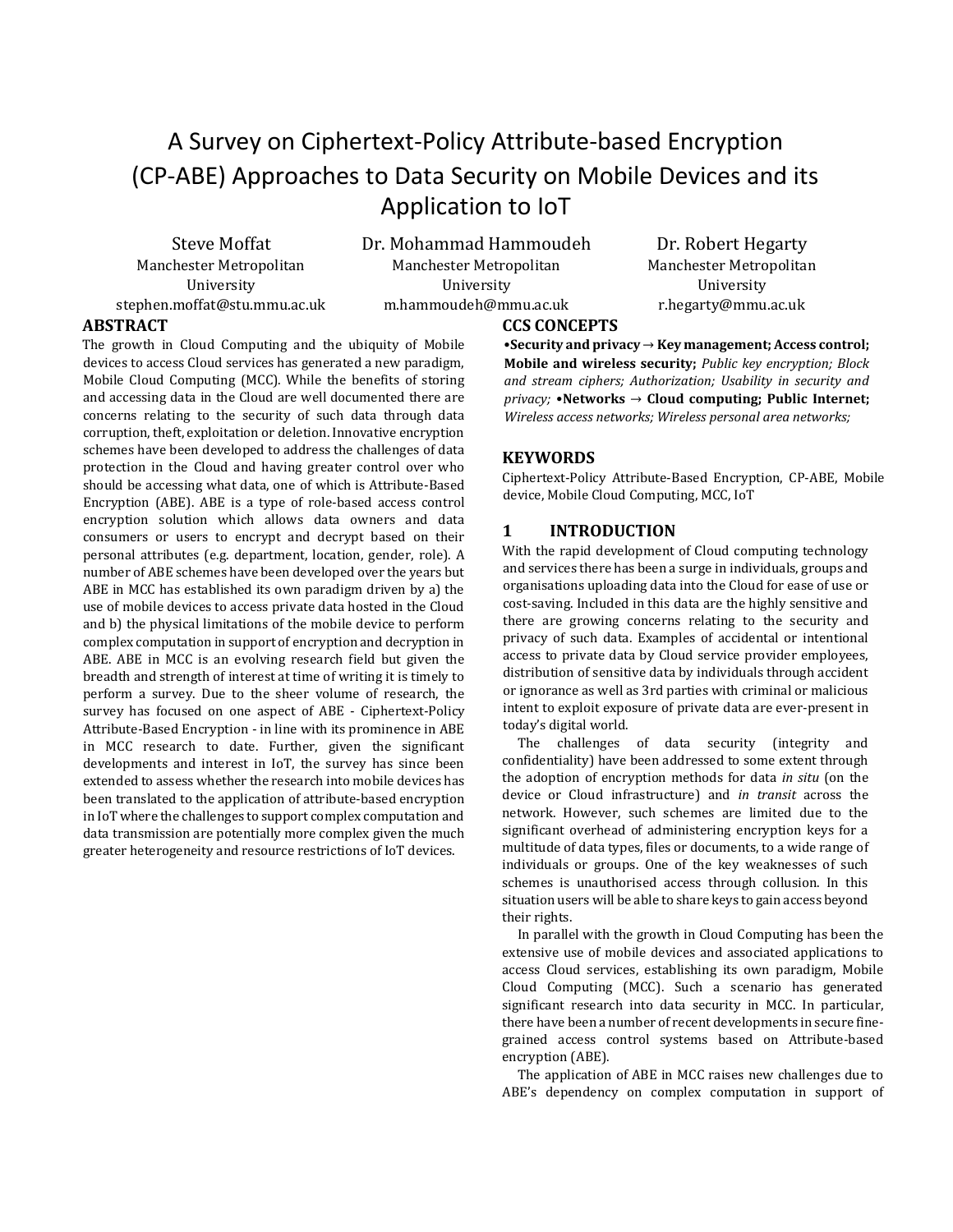encryption and decryption and the physical constraints of mobile devices (process, battery, bandwidth). Since 2015 the volume of research into ABE in MCC has increased significantly.

The first part of the survey focuses on Ciphertext-Policy ABE (CP-ABE )in MCC primarily due to the fact that most ABE schemes in MCC appear to be based on CP-ABE or extensions to it. The second part of the paper is to assess the research into the application of ABE in IoT and determine whether the schemes from CP-ABE in MCC have been translated as potentially applicable - either directly or with some minor enhancements to data security in IoT. The approach is to describe the schemes' system architectures using consistent notation and terminologies where appropriate and then measure each in terms of performance and security.

#### **2 RELATED WORKS**

ABE was first proposed by Sahai and Waters [1] and was considered a promising cryptographic technique in support of data confidentiality and access control simultaneously. Its emphasis was on *Identity*-Based Encryption where an identity was viewed as a set of attributes. In the paper they stated a private key for an identity with attributes *w* could only decrypt a ciphertext encrypted with an identity *w'* if and only if the identities (i.e. the attributes) sufficiently matched.A crucial security aspect of Attribute-Based Encryption is collusionresistance: An adversary that holds multiple keys should only be able to access data if at least one individual key grants access. ABE has now spawned a number of schemes, each of which have generated schemes addressing a wide range of access control problems. For example, Goyal and Sahai [2] extended the ABE scheme to deliver a fine-grained access control system. In their scheme each ciphertext is labeled by the encryptor with a set of descriptive attributes. Each private key is associated with an access structure that specifies which type of ciphertexts the key can decrypt. This they defined as Key-Policy Attribute-based Encryption (KP-ABE). Bethancourt et al [3] developed an alternative ABE scheme, Ciphertext-Policy Attribute Based Encryption (CP-ABE). In their system attributes are used to describe a user's credentials, and a party encrypting data determines a policy for who can decrypt. Thus, the methods are conceptually closer to traditional access control methods such as role-based access control (RBAC). Several ABE schemes have developed in recent years. Kumar et al [4] classified ABE as shown in Figure 1.



#### **Figure 1: ABE Classification (Kumar et al [4])**

As shown above, there are other examples of ABE but KP-ABE and CP-ABE have become the most prominent. The breadth of research across these areas is wide and increasing therefore the survey has aimed to target the ABE scheme which is most prominent in Mobile Cloud Computing. Research supporting the survey indicates that the ABE in MCC is led by CP-ABE.

A survey of ABE was performed by Qaio et al [5] in 2014 but there does not appear to be an equivalent for ABE in MCC. This may be due to the fact ABE in MCC is a recent area of research and as such researchers are awaiting further developments before considering whether a survey at this stage will be of value.

#### **3 A BRIEF OVERVIEW OF CP-ABE**

Scenario: A Data Owner wishes to share private data with a number of Data Users. Assume the data is stored in the Cloud. Rather than provide access to the data individually the Data Owner will allow Data Users to have access to the data if and only if a Data User has the appropriate credentials which in this case are the right set of attributes. The Data Owner applies an *Access Policy* to the private data. If the Data User's attributes meet the access policy then the Data User may access the data. See Figure 2.



**Figure 2: A functional overview of CP-ABE**

CP-ABE meets this requirement by a) the Data Owner encapsulating the access policy and data in a single Ciphertext and b) the Data User decrypts the ciphertext using their secret key if and only if they have the appropriate attributes. The implementation of CP-ABE is based on four algorithms: (i) Setup (ii) Key Generation, (iii) Encryption, (iv) Decryption ((v) Global set-up)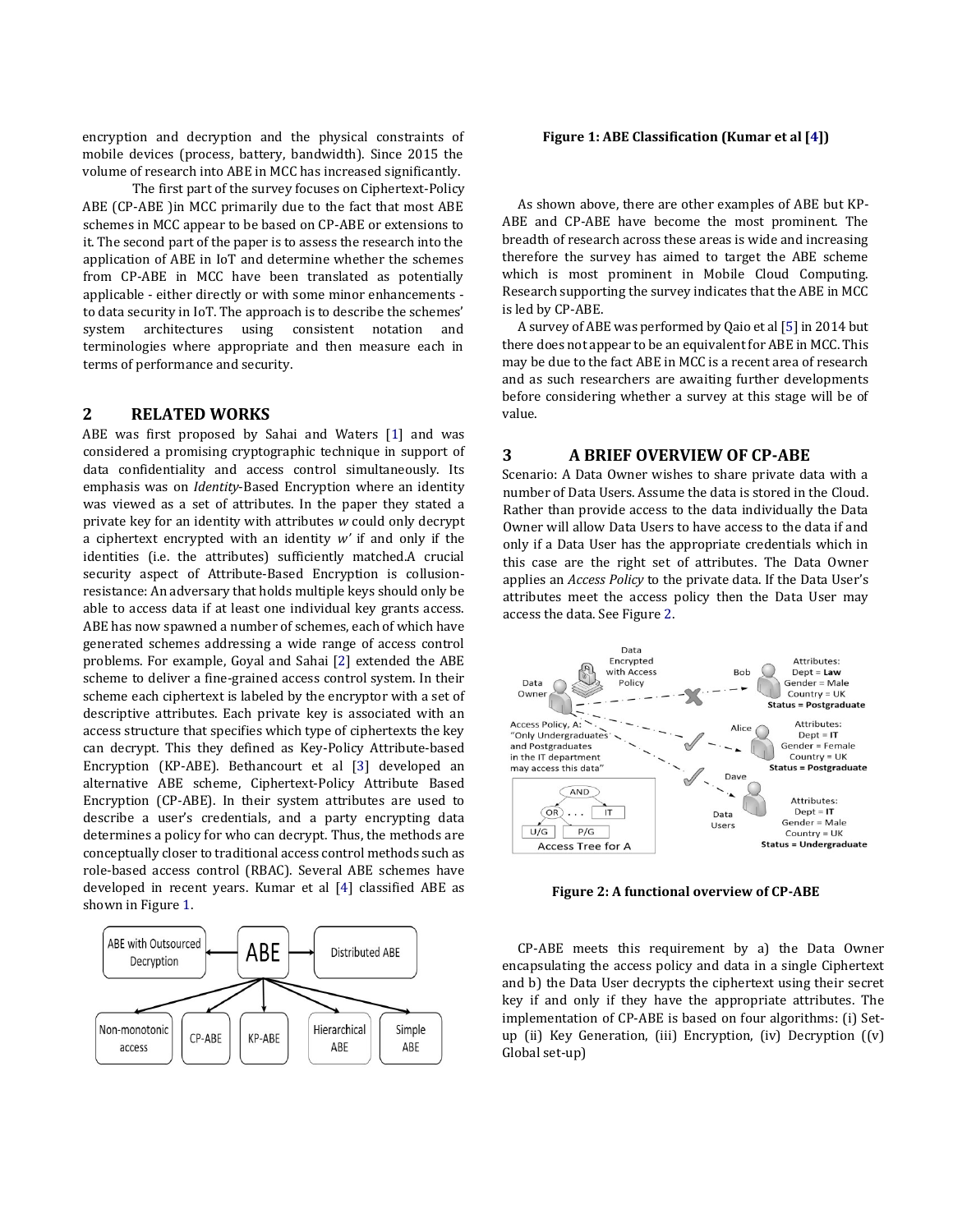| <b>Notation</b>                            | <b>Description</b>              |
|--------------------------------------------|---------------------------------|
| DΟ                                         | Data Owner                      |
| DU                                         | Data User                       |
| CS                                         | Cloud Server                    |
| AA                                         | <b>Attribute Authority</b>      |
| PK                                         | Public Key                      |
| ΜK                                         | Master Key                      |
| SК                                         | Secret Key                      |
| А                                          | <b>Access Set/Access Policy</b> |
| AU                                         | Attribute Universe              |
| w                                          | Attribute Set                   |
| М                                          | Unencrypted Message             |
| CT                                         | Ciphertext of Message           |
| E/Enc                                      | <b>Encryption function</b>      |
| <b>Table 1: Notation and Terminologies</b> |                                 |

An Attribute Universe, AU, is the total set of attributes of a user population. In CP-ABE, when a Data Owner, DO, configures an access set, A, for his data, M, it is based on the combination of a set of attributes taken from the AU. The DO encrypts both the message, M and its associated access set, A, through a public key, PK. A Data User, DU, is assigned a private key, SK, which is associated with his attribute list - also a subset of the AU. The PK and SK have both been generated from the same Master Key by the AA. The DU can decrypt the message with SK if and only if the the attribute list associated with SK meet the criteria of the access set for that message.



**Figure 3: CP-ABE Implementation**

(1) Setup: The Setup algorithm takes as input a security parameter, and returns the public key *PK* as well as a system master secret key *MK*. *PK* is used by the DO for encryption. The AA will use the *MK* to generate secret keys, *SK* for the Data Users. The *MK* is known only to the key authority. Setup:{*λ*}→{*MK, PK*}

- (2) Encrypt: This algorithm takes as input the *PK*, a plaintext message M, and an access structure A. It outputs the ciphertext *CT*.  $Enc:\{PK, MK, A\} \rightarrow CT$
- (3) Key-Generation: This algorithm takes as input a set of attributes *w*, associated with the user and the master secret key, MK. It outputs a secret key *SK*. KeyGen:{*MK, w*}→ *SK*
- (4) Decrypt: This algorithm takes as input the ciphertext CT and a secret key SK for an attribute set. It returns the message M if and only if the attribute set satisfies the access structure associated with the ciphertext CT.

Dec:{*SK, CT*}→ *M*

# **4** CP-ABE IN MOBILE CLOUD COMPUTING ARCHITECTURE

#### **4.1** The Challenges of CP-ABE in MCC

Having described the algorithms which comprise CP-ABE it is appropriate to describe the challenges which need to be addressed in CP-ABE.

The three major technical challenges for the end user, the DO and the DU, are:

- (1) (DO) Ciphertext Computation Cost: As the access policy increases in complexity, the levels of bilinear pairing and exponentiation operations also increases, resulting in computation costs increasing. Such calculations have a major impact on performance when executed on mobile and IoT devices
- (2) (DO) Ciphertext Communication Cost: As well as the computation cost, CP-ABE ciphertext constructions are very large as the access policy increases. Sending such messages over MCC and IoT bandwidth leads to a significant communication cost.
- (3) (DU) Secret Key Computation Cost: The impact of decryption of the ciphertext on the recipient mobile or IoT device is also a major consideration particularly when the size of the ciphertext becomes extensive.

Each of the schemes considered in this review aim to tackle these challenges in different ways.

## **4.2** Architecture features

The schemes researched to date have developed different architectures to address the problem of resource-constrained mobile devices. The following list aims to provide a summary of the architectural features which dictate the schemes. Note that some schemes may use a combination of these features. Architecture features:

## **3.1** The CP-ABE Algorithms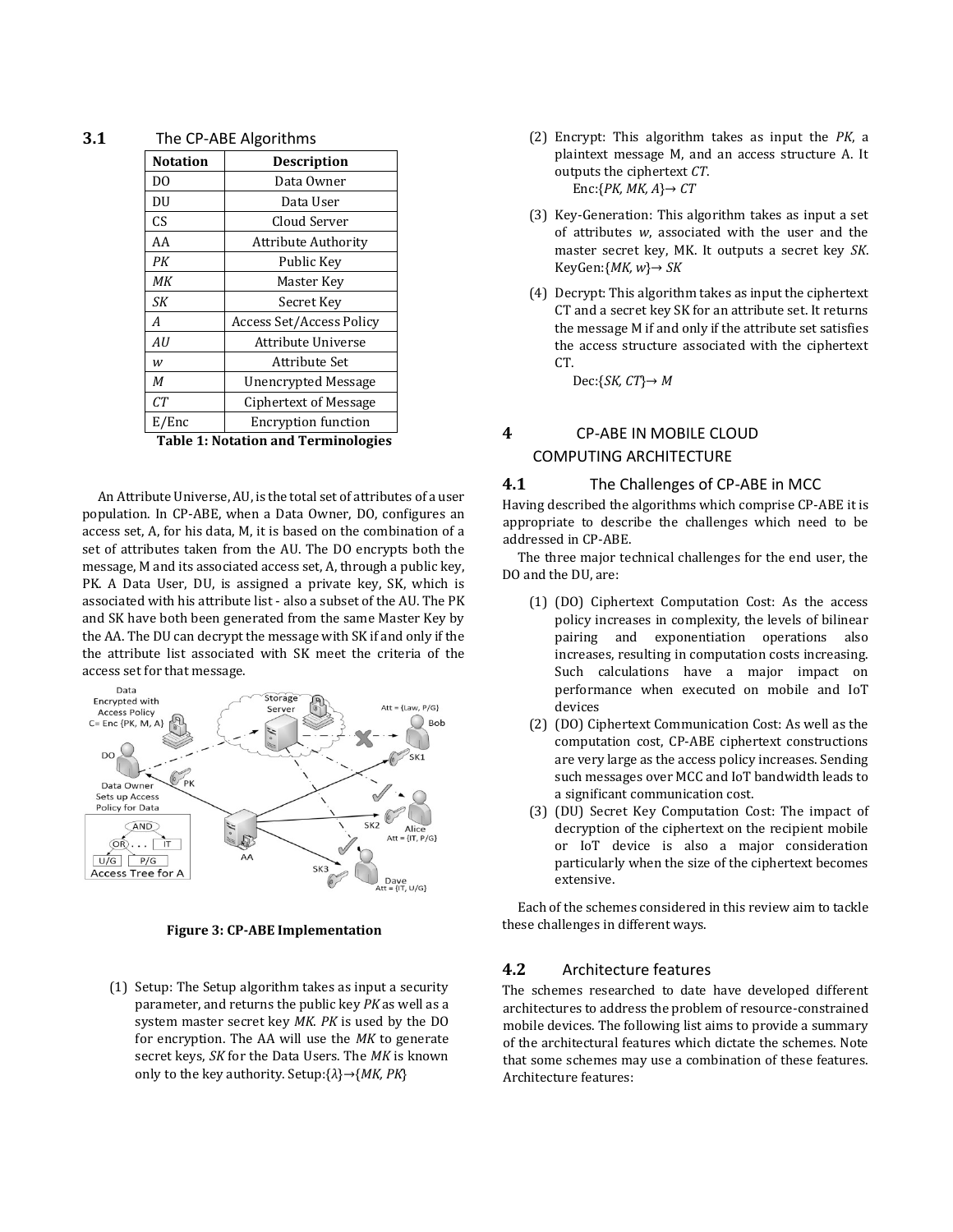- (1) **Encryption in the Cloud:** ABE encryption is delegated from the mobile device to the Cloud server
- (2) **Decryption in the Cloud:** ABE decryption is delegated from the mobile device to the Cloud server
- (3) **Pre-encryption:** ABE encryption is de-constructed into pre-encryption and then encryption to distribute computation costs
- (4) **Pre-decryption:** ABE decryption is de-constructed into pre-decryption and then decryption to distribute computation costs
- (5) **Constant-size ciphertexts:** Limiting the computation impact of extensive attribute lists defining the access policy through constant-size ciphertexts
- (6) **Constant-size secret keys:** limiting the computation impact of extensive attribute sets of individuals through constant-size secret keys
- (7) **Multiple Authority extension:** where the CPABE scheme operates across multiple attribute authorities which combined support a large scale "universal attribute set"
- (8) **Online-Offline feature:**Where ABE encryption or decryption in the scheme is not wholly dependent on Cloud services. The Offline feature is where the mobile device while not being connected to the internet is able to perform higher levels of local complex computation while connected to a mains (i.e. during charging).

## **4.3** CP-ABE for MCC Capabilities: Scheme

Assessment Criteria

- (1) **Performance:** Does the scheme degrade as it scales up? Does it deliver fast encryption and/or decryption? Are there minimum device configurations or requirements? Is the system architecture robust and delivers consistent performance? What are the computational costs?
- (2) **Security:** Is the security of the scheme robust or has the efficiency of the scheme compromised the level of security or access control?

A note on Revocation: Each scheme was to be assessed on its ability to manage revocation of keys. That is to say, does the scheme's design add complexity or simplify key revocation? Having reviewed the schemes and CP-ABE generally revocation is an inherent problem for such large-scale systems and is a research area in its own right. It will therefore not be one of the assessment criteria.

# **5 CP-ABE SCHEMES IN MCC**

## **5.1 ABE Encryption and Decryption in the Cloud**

To address the challenges of mobile device constraints to perform complex encryption and decryption Jin et al [6] have proposed a scheme - Secure and Lightweight CP-ABE (SLCP-ABE). In this scheme the heavy computational tasks are outsourced to the Encryption Proxy Server (EPS) and Decryption Proxy Server (DPS) located in the Cloud as described in the system architecture in Figure 4.



#### **Figure 4: CP-ABE Encryption and Decryption (Jin et al [6])**

During running of the Setup algorithm the TA generates the *PK* and *MK* according to the attribute database. Jin et al introduce the addition of a *dummy* attribute to each user's attribute set. The TA then runs the Keygen algorithm to create a user's secret key, *SK*, which is associated with her attribute set (including the dummy attribute) according to *MK*. The Encryption is then broken down into two levels of encryption computation: light (Encryption A) and heavy (Encryption B). During Encryption A, Jin et al propose that the Data Owner uses the mobile device to generate an *intermediate* Ciphertext *CTI* which is an encryption of the access tree *and the dummy attribute* and the message based on the private key, *PK*. The *DO* then sends *CTI* to the Encryption Proxy Service, EPS. Encryption B performs the computationally intensive exponentiation associated with the encryption and generates a single ciphertext which encapsulates the access set and the message and sends to the CSP. During Decryption, the DU requests the CT from the CSP. The CSP checks the DU's attribute set meet the access tree. If so, the CSP sends the CT to the DPS. Further authentication of the user based on their set and supported by SK is performed by the DPS. If successful, an intermediate parameter is sent to the DU by the DPS, who is then able to run the decryption algorithm to obtain the message.

*Performance* The concept of moving heavy computation to proxy servers is an interesting one and the evidence from tests show the significant improvements over mobile devices. As with any addition of services and infrastructure to a scheme the question of performance degradation relative to direct integration between mobile device and CPS needs assessment. Jin et al provide evidence of the level of performance between the servers and the mobile devices and as expected the servers perform extremely well. There is however no reference to the impact of sending data over an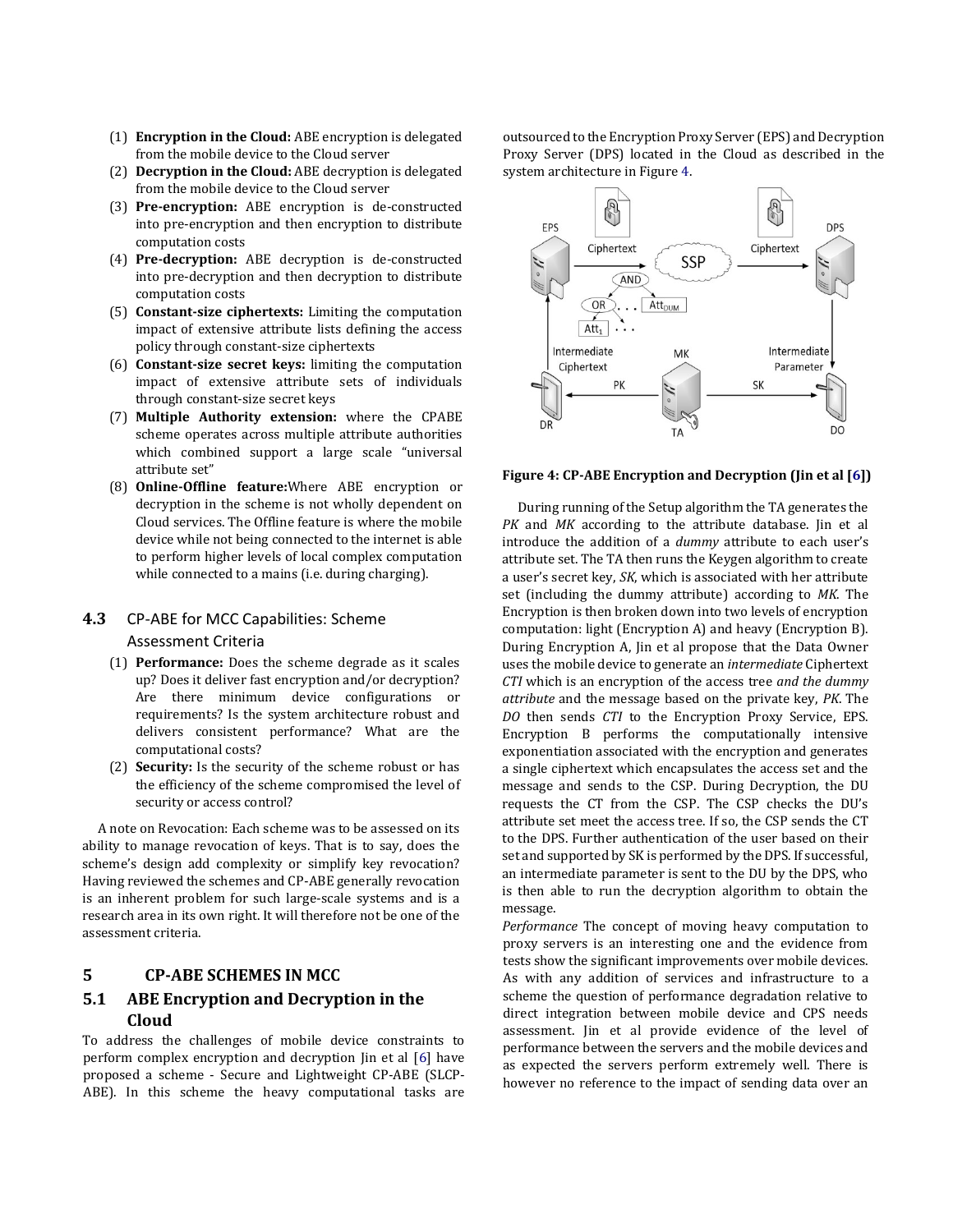extra hop to get to CSP relative to direct communication between mobile and CSP. The argument may be that such a discussion is unwarranted since such transmissions do not necessarily have to be in real time. As long as the encrypted data and its associated access list reach the CSP in an acceptable time then this will suffice. If that is the assumption then it needs to be made clear. On the Decryption side such an argument may not hold. On the one hand the user appreciates that the request to gain access has been broken down into two transactions and the frustration of mobile device performance is removed. On the other hand there is no understanding of the impact of relying on 2 services from a response time perspective. Additionally, the reliability of the architecture may be questioned due to the dependency on additional services and servers, EPS and DPS. Operationally, the EPS and DPS are likely to be hosted either on premise or at another infrastructure CSP. *Security* Evaluating the security analysis by Jin et al, is is very comprehensive in that it covers each aspect of data confidentiality, fine-grained access control is in line with standard CP-ABE solutions. They also refer to user access privilege but even though the Cloud servers can obtain subsets of the attribute sets of users there is no risk of gaining the full attribute set. What is not clearly explained is what risks there are regarding access to a subset of attributes. Collusion - the sharing of keys between Data Users to gain access to a wider data set - is identified as a core property of CP-ABE.

### **5.2 On-line/Off-line encryption**

Proposals for online/offline schemes in the field of CP-ABE were first submitted by Hohenburger and Waters [7]. The computational cost of ABE to perform ciphertext encryption and key generation as access policy complexity or number of user attributes increased were well understood. Rather than just accept poor performance on the device or identify ways of moving the computation to servers they proposed a scheme where "a mobile device could be programmed to automatically do ABE preparation whenever it is plugged into a power source, and then when it is unplugged, ABE ciphertexts could be rapidly formed with a significant reduction in battery consumption". The concept is similar to the encryption/decryption scheme described earlier in that an intermediate ciphertext is created on the mobile device but the extent of its encryption is greater when the device is working offline and then directly sends to the CSP when on-line. In [7] Hohenburger and Waters focused on the Encryption phase and in particular the "preparation phase" performed on the mobile device offline, a significant amount of the work to encrypt the message OR create a key *before* it knows the access control policy. Once the details of the access policy are known then the ABE ciphertext can be rapidly constructed. As can be seen in the following schemes Online/Offline has been adopted into wider schemes such as Pre-decryption and Preencryption as well as multiauthority schemes.

# **5.3 Pre-encryption and Pre-decryption and**  Anonymous **CP-ABE**

One of the concerns relating to ABE is the set of attributes may help determine who is the target receiver which exposes the user's privacy. By knowing the user's identity it may be possible to know the nature of the plaintext. To tackle this problem *anonymous* ABE schemes have developed over the years. In *anonymous CP-ABE* the recipient aims to decrypt using the secret key with the appropriate attribute set for that access policy. The problem arises when the user is rejected because he has supplied the wrong key. Under anonymous CP-ABE, Zhang et al [8] identified that one of the major problems for users was not knowing which key should be used during decryption and a user may have several keys (for different messages and access policies) and keep trying before succeeding. In MCC this puts a significant overhead on the the mobile device. Their scheme introduced a new technique called "match-then-decrypt". In such a scheme special components of the ciphertext are used to test the access policy against the attributes in the private key without performing decryption. If there is a match then decryption will take place. Zhang et al[9] have recently proposed a scheme to improve the encryption process for anonymous CP-ABE by "introducing a match-then-re-encrypt technique which they call CP-ABPRE (see Figure 5 for the system architecture).



#### **Figure 5: Proxy re-encryption and Anon. CP-ABE (Zhang et al [9])**

Similar to the aforementioned match-then-decrypt technique, "this technique works by computing special components in proxy re-encryption keys and ciphertexts which are used to check whether the proxy can fulfill a proxy re-encryption or not". On successful re-encryption the scheme extends to the match-then-decrypt technique to offer an all-round preencryption, pre-decryption solution.

*Performance* In Figures 6 and 7 Zhang et al [9] provide evidence to show the improvements made by pre-decryption and preencryption.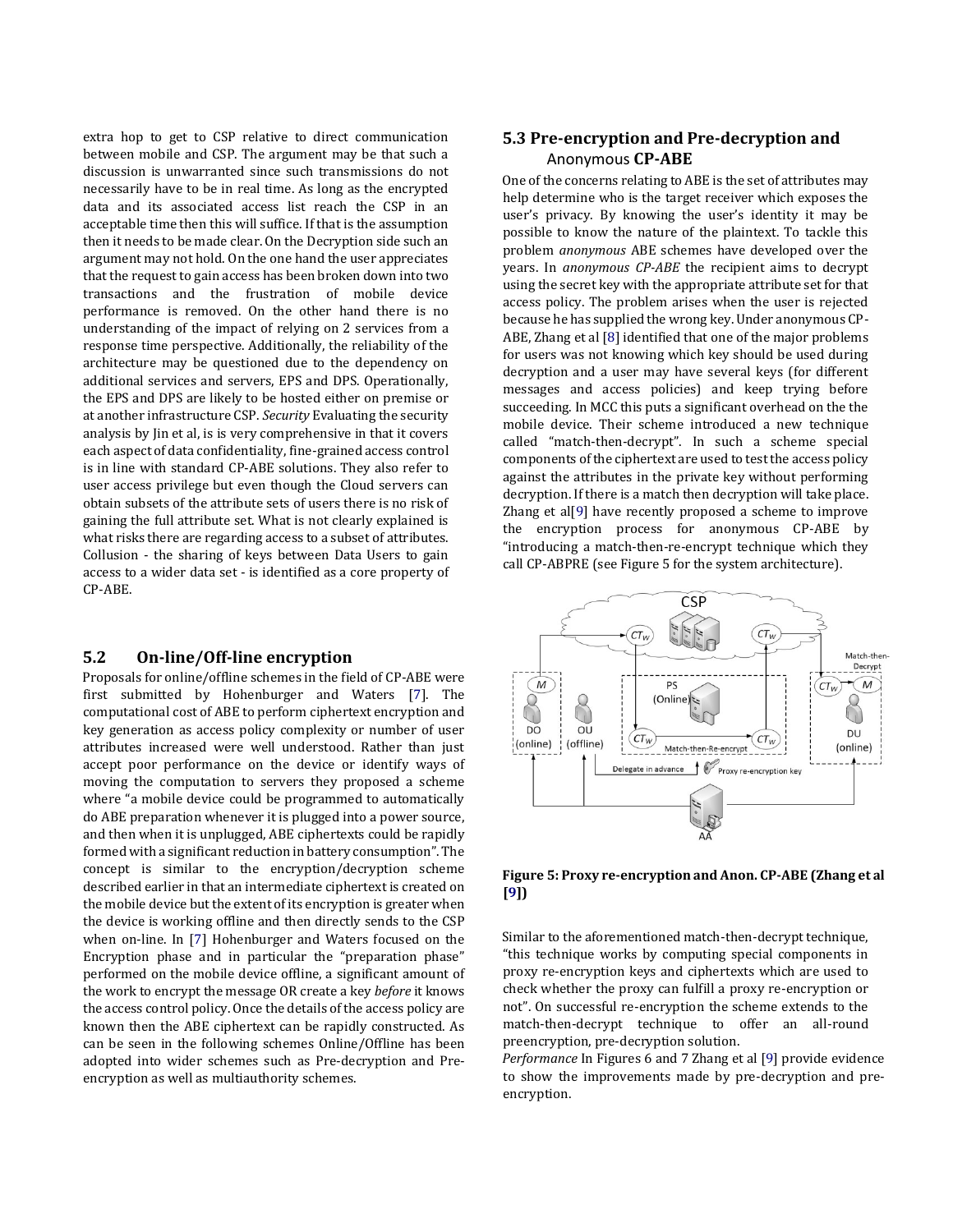

**Figure 6: Decryption cost for anonymous CPABPRE. (Zhang et al [9])**

*Performance* In Figures 6 and 7 below Zhang et al provide evidence to show the improvements made by pre-decryption. This is supplemented in the later paper on re-encryption.



**Figure 7: Re-encryption cost for anonymous CPABPRE. (Zhang et al [9])**

# **5.4 Constant-size ciphertexts and Constantsize secret keys**

As has been stated, computational complexity and costs to encrypt and decrypt the ciphertext puts significant burden on the mobile device of the data owner and data user respectively. While there are significant developments in the areas of pre-encryption, outsourcing of encryption and decryption to reduce the impact on the devices, Chen et al [10] developed a scheme to limit the level of computation irrespective of the access structure complexity. Zhang et al [11] have extended Chen et al's scheme to deliver small computation costs and constant-size ciphertexts.

Another challenge is the computation of secret keys. The size of secret keys can also be extended as the size of the Data User's attribute list increases. As users access a wider range of services their attribute list increases to meet the requirements of a wider range of access policies. This will put increasing demands on the mobile device to decrypt. Guo et al [12] proposed a CP-ABE scheme with constant-size secret keys. In the scheme Guo et al make two major contributions in their paper. The first is to deliver a constant-size Security Key irrespective of the size of attribute list but the other is to apply this to very lightweight devices as the decryption key can be a small as 672-bits. Its applications are potentially wideranging.

Odelu et al [13] have recently taken the discussion further in delivering a scheme which delivers both constant-size ciphertexts and security keys. identified that while both improved the efficiency of encryption and decryption and potentially offered improvements to the

*Performance* The benefits of constant-size ciphertexts and secret keys are obvious. Any schemes which limit the impact on a mobile device's performance to encrypt or decrypt irrespective of the complexity of the access policy or size of the attribute list are a useful addition to the portfolio of options. As data owners share more of their data to a wider audience or users wish to access more services and data sources such schemes will ensure performance is not hindered. Odelu et al do provide evidence of the performance improvement in the their scheme over others based on the sizes of the security key and the ciphertext generated. The sizing is based on pairing groups and length of plaintext. At this point in time it is beyond this author's knowledge to understand how the scheme compares relative to others in the table provided by Odelu et al. Suffice to say that based on the variables provided the scheme delivers constant-size ciphertexts and secret keys at sizes which are of lower order than other schemes (multiples of bilinear group or plaintext message size)

#### **5.5 Multi-Authority Extensions**

The schemes discussed in this survey thus far are based to a large extent on a single Attribute Authority in the assignment of keys in support of access policies of the data owner or the attribute set of the data user. One of the biggest concerns with standard ABE schemes is the exposure of risk to of a single attribute authority. The AA has full visibility of access structures and attribute lists. If the attributes were distributed across multiple authorities then the risk is somewhat reduced. Furthermore, thee is a recognition that in "real world" conditions the likelihood is that multiple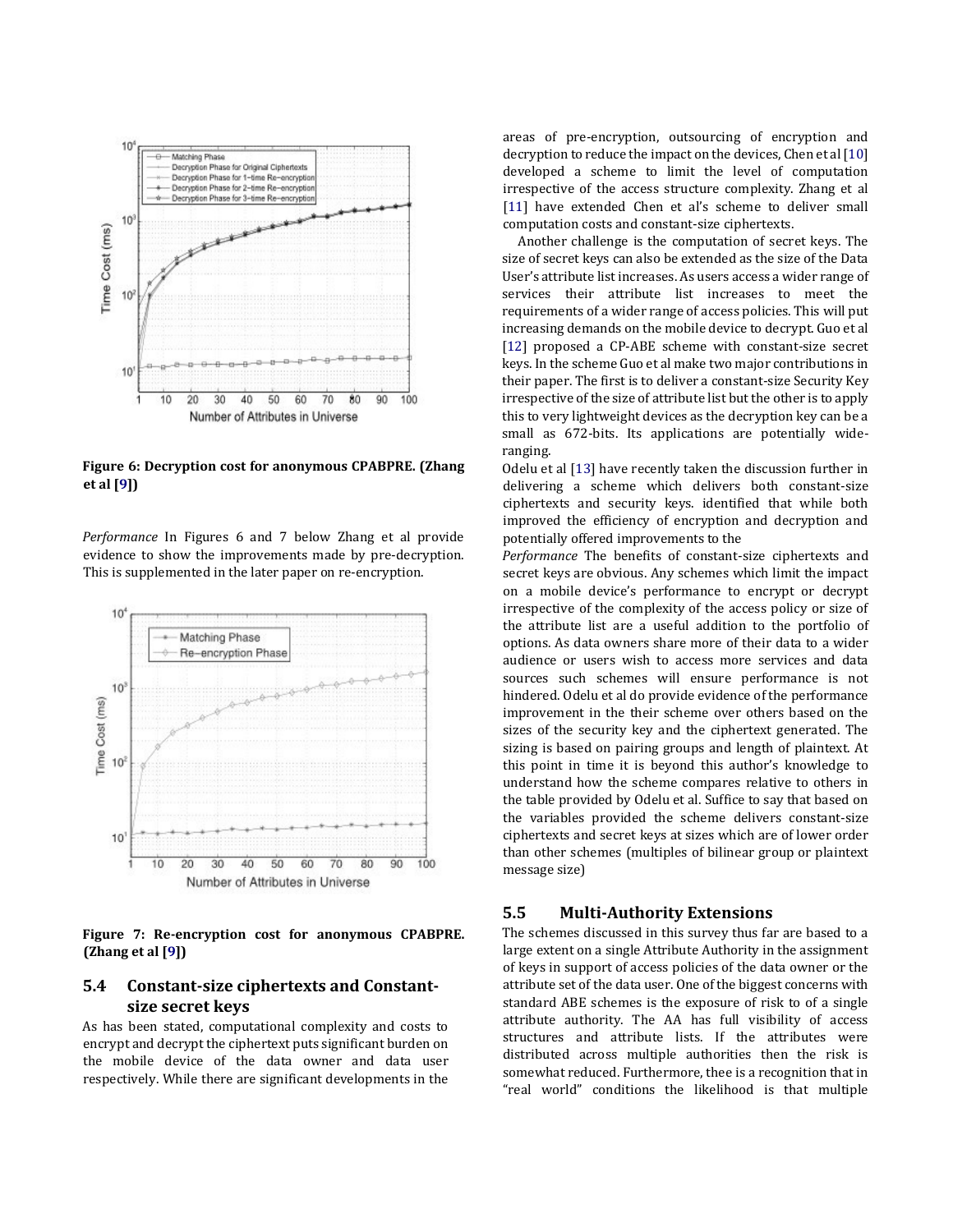authorities may participate in the maintenance and distribution of such keys. In order for this to operate effectively then additional services are required to minimise the Data Owner and Data User being inundated with a number of keys to maintain the appropriate level of security. It is worthwhile explaining the concept of Multi-authority schemes. In such a scheme assume there are multiple attribute authorities each of which has its own attribute universe for a group of users. The Data Owner is aware that no single authority is able to support their access policy as the AA will only generate keys for a subset of such attributes. In order for the AA's to operate effectively additional parties are added to the implementation of the scheme to maintain unique identities and keys which "unify" the local private keys and secret keys from the individual Attribute Authorities. At one time proposed multi-authority ABE schemes had been limited by the fact that once the PK had been set up then there was no flexibility in the schemes to accommodate access structure or attribute changes. Li et al [14] proposed a provable secure *unbounded* multi-authority CPABE scheme. The standard CP-ABE scheme is extended to accommodate Global service providers. The *Global* Set-up algorithm generates Global PK's - effectively managing the uniqueness of ALL users in the system. A Central Authority then generates its own MK and PK (similar to a single authority schemes described earlier) using the Global PK as input. The AA's meanwhile, which individually support a subset of the attribute set supporting the system, generate their own MK, PK and SK for the attributes they support. It is the role of the CA to generate identity keys which links all the attribute keys to a user's GID. It is this unique key which drives the encryption and decryption process.



**Figure 8: Multi-authority CP-ABE (Li et al [14])**

Zhang et al[15] have extended Li's solution by introducing Offline-Online attribute-based encryption. In this scheme the secret key generation and encryption are both performed offline. The recommendation is that "the Global Identity and Attribute Authorities can each issue secret keys before knowing the GID and attributes. The DO can perform encryption computation before knowing the the actual message or and access structure".

The system architecture of Zhang et al's is shown below.



**Figure 9: System architecture of online/offline multiauthority attribute-based data sharing system (Zhang et al [15])**

*Performance* Looking at the evidence from Zhang's paper it is clear that there are significant improvements to be gained when applying online/offline techniques to Li's original scheme (see Figure 2 in Zhang et al[15] - Online computation cost comparisons between fully large universe constructions). Where this diverges from other online/offline schemes is that it brings into play the service providers (Global and Attribute Authorities) operating offline. However, if the multi-authority model is the way forward then it will be incumbent on these organisations to offer the optimum service. One major concern is the operational aspect of multiple authorities supporting the system. Although the authorities operate independently in this scheme the more participants supporting such a scheme the grater the risk in potential failures in the system.

*Security* Although there are a number of actors throughout the scheme the primary objective of multi-authority schemes is to address security by ensuring no single Attribute Authority holds all the information relating to access policies or attributes.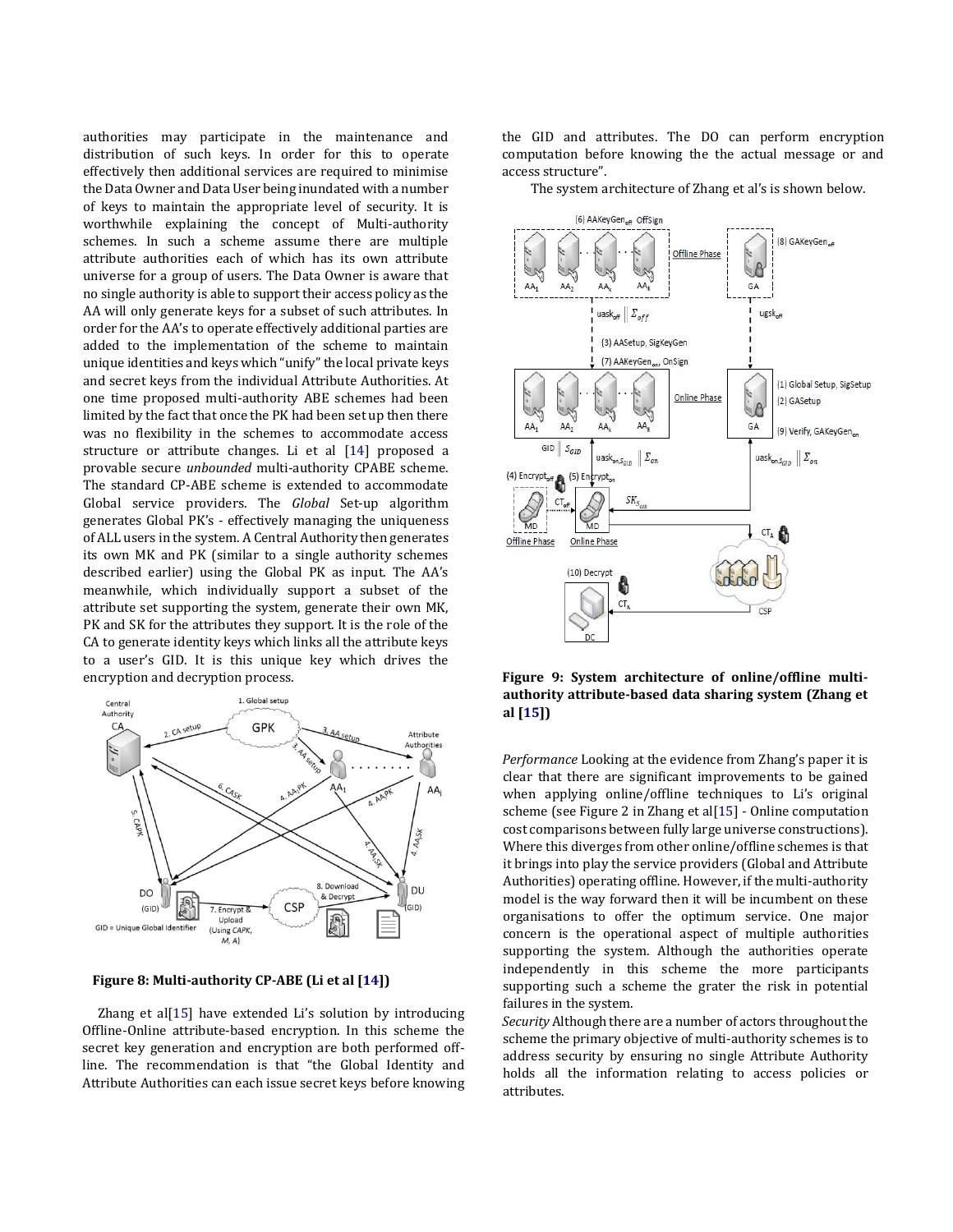# **6 THE APPLICATION OF CP-ABE TO THE INTERNET OF THINGS**

Following the survey of CP-ABE in MCC the paper has been extended to identify whether such schemes have generated further research in their application to "lighter" devices in the IoT. The following schemes are some of those identified to date.

Yao et al. [16] propose a lightweight ABE scheme for IoT which is based on elliptic curve cryptography (ECDDH) for security rather than bilinear pairing to improve efficiency and reduce the computational and communication overhead. Evaluating its performance against other schemes - both KPABE and CP-ABE - the computation improvements are significant. The authors highlight the limitations of the scheme in terms of: inflexibility of attribute revocation - a generic problem with most ABE schemes - but there will be future work to investigate this; poor scalability in that as as attributes are increased the computational and communication overhead increases linearly similar to a number of ABE schemes unless adopting constantsize ciphertext and secret key solutions; poor generality in that the scheme has been tested against Unit IoT (single authority or domain application) rather than ubiquitous IoT (cross domain).

Further research into both its scalability and generality are required.

The scheme proposed by Touati et al [18] - Cooperative CP ABE (C-CB-ABE) - aligns with some of the schemes from MCC based on the principle of delegating the heavy computation and communication to more powerful devices which Touati et al refer to as "assisting nodes".

Evaluating the performance, Touati et al confirm that the actual computation is exactly the same but by distributing it to the more powerful assistant nodes performance significantly improves. The communication cost in terms of energy expended to send from to the assistant nodes is less than the energy saved in delegating the computation.

The scheme is also secure in that all communication between the device and assistant node is secure. Further, the storage server is unable to recover the original message due to the partial encryption performed across the device and node.

Recommendations on the number of assistant nodes is provided (n = 5) which will gain thew correct balance between robustness and efficiency. [Further information providing a simple formula to calculate the optimum assistant node configuration based on number of devices, complexity of encryption and frequency of encryption (transmissions between device and node) would be useful].

As well as Co-operative CP-ABE Touati et al [20] propose a scheme to enhance the efficiency of CP-ABE Attribute and Key management. It is recognised that attribute revocation is a general problem in CP-ABE due to the nature of regenerating a significant number of keys and/or re-assignment of attributes to all users. Given the heterogeneity of devices, the volume of devices and the breadth of applications and the rate at which such factors are increasing then revocation could become a major concern in the adoption and application of CP-ABE to IoT.

In their paper, Touati et al base their scheme on the premise that attributes are known in advance and that the response to change can be managed by a combination of good planning and the application of time periods when the attribute/s is/are valid. They reason that for large institutions such as health and education then such planning is perfectly feasible. This then means the keys associated with a user's attributes no longer need to be re-issued in response to change but instead the decryption algorithm checks the validity of the attribute based on time.

It is clear that such a scheme could be beneficial under the appropriate conditions that is, not only in terms of low volatility but in the planning of how such change is applied in advance with the attribute authority. Applying this to a wider context such as Multi-Authority, will be more complex but more at the administrative level as opposed to technical. The survey thus far has focused on individual schemes which aim to overcome the challenges of ABE - and, in particular, CP-ABE - due to the limitations of Mobile and IoT devices. Though not a specific scheme, Ambrosin et al [21] have performed a study of ABE on IoT devices building on their similar investigation into the feasibility of ABE on Smartphone devices [22]. The paper provides a summary of performance (execution time), memory and energy consumption in relation to processor (intel and Raspberry Pi), number of attributes and levels of encryption (80-, 112- and 128-bit). The paper also provides an application example in healthcare for the collation of data from a number of sensors generating ECG data and securely sending to a central server.

The conclusions from the paper are that with appropriate memory management, customised data structure deployment and simplified cryptographic arithmetic operations there is strong potential in ABE (both KP- and CP-) in its application to IoT. Further, the complex arithmetic operations could potentially move to hardware accelerators which to some extent aligns neatly with C-CP-ABE referenced above.

#### **7 FINDINGS**

In recent years there has been significant growth in the adoption of mobile devices, mobile applications and Cloud services and this is likely to continue for a number of years. Their adoption has resulted in the increasing risk of exposure of data in various sectors spanning personal (health, financial, social), corporate (intellectual property, financial, commercial) and public (e.g. health services, education, crime prevention). CP-ABE has been identified as one approach to addressing some of the challenges of data security on Mobile devices and Mobile Cloud Computing generally.

Based on the research reviewed in this survey, the general view is that the computational demands of CP-ABE encryption and decryption is inefficient on Mobile devices due to their physical limitations: processor and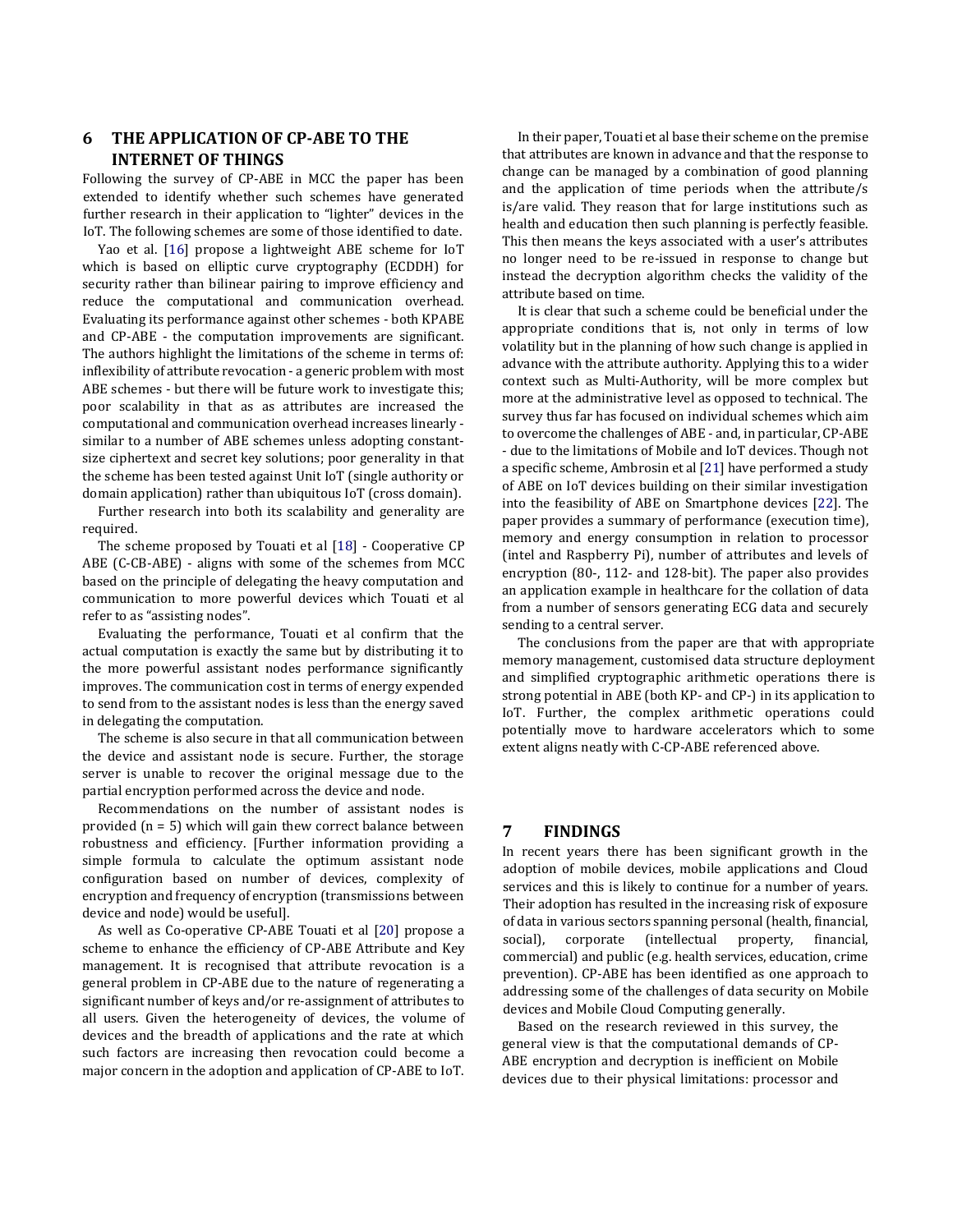battery power as well as network bandwidth. To address these constraints several creative schemes have been proposed.

- (1) Developments in more efficient attribute-based encryption algorithms will reduce the levels of computation which has the potential of making it more ubiquitous across a wider range of devices.
- (2) The distribution of computation across mobile devices and dedicated encryption-decryption proxy servers offers further potential but this brings with it a more complex operating model spanning device-encryption proxy server-host architecture.
- (3) The Offline-Online architecture also provides opportunities but this must be weighed against the impact of encryption/decryption being a two-phase and not real-time transaction.
- (4) Fixed-size ciphertext and security key schemes are a move towards computation optimisation such that increasing levels of complexity in access rules or attributes will have minimal impact on encryption/decryption computation.
- (5) Most schemes are based on the single attributeauthority scenario. In reality there may be several attribute authorities and proposed schemes are evolving in this area. The challenge will be the operational aspect of coordinating a multitude of attribute authorities.

A review of the application of attribute-based encryption schemes to IoT suggest that it is developing its own paradigm and that there is little that has been translated from the CPABE in MCC to IoT. The key findings are as follows:

- (1) Increasing the efficiency and reducing the complexity of encryption-generated computation will be a significant benefit in IoT but such schemes used for MCC do not appear to be transferable to IoT at this stage and IoT may have to develop its own schemes such as the one developed by Yao et al.
- (2) Delegation of encryption to trusted "assistant nodes" which exist on the same network as the IoT device but are able to perform heavier computation and data transmissions. Similar to the proxy servers identified in the MCC schemes it is assumed their operational management will be significantly simpler being on the same local network as the IoT devices. Potential performance and scalability benefits are envisaged. If assistant nodes could also operate as surrogate firewalls then security benefits may also be realised but this will need to be weighed against the impact on performance.
- (3) The research into performance of lightweight devices by Ambrosin et al is an area which

appears to be growing generally. Their findings suggest that lightweight devices could potentially support CP-ABE however further investigation into memory, processor, battery and network capacities is required. Such research could be consolidated to develop a model of device sizing against computation (encryption at bit and attribute level) and performance. More empirical evidence of CP-ABE across a wider range of IoT devices using the methodology described would be of great value.

## **8 CONCLUSION**

CP-ABE is an extremely useful scheme to address the risks associated with data security in the Cloud. It provides a certain level of flexibility and scalability in that it removes the need for data owners to manage every individual request. Instead, the data owner maintains an access policy and if the user has the appropriate attributes then she will gain access. This survey's objectives were to describe how the inherent computation complexity and communication costs of CP-ABE are a major concern in MCC and IoT and may hinder its adoption. The survey has also identified that there are a number of creative schemes to address these concerns including offline/online algorithms, computation delegation through proxy server processing, computationand communication-limiting schemes using constantsize ciphertexts and security keys and riskmanagement and scalable solutions identified in multi-authority schemes.

CP-ABE in MCC is still a relatively new area of research and it is likely to grow significantly in line with the growth in MCC and users wanting access to increasing amounts of data and services on the one hand and on the other the increasing concerns of individuals, groups, corporations and governments regarding the security of their private data.

The application of ABE, and CP-ABE in particular, to IoT is generating its own paradigm. While some research in this area is based on previous mobile device research (Ambrosin et al) there does not appear to be a significant amount from Mobile device schemes being applied to the IoT at this stage. There is general consensus that computation needs to be more efficient on the one hand and hardware and network improvements on the other to see real benefits in IoT.

Further investigation into the application of ABE (in particular, CP-ABE) to IoT is needed. This should be added to a knowledge base of findings such that a set of recommendations on device sizing against levels of computation and performance can be established. The recommendations should also consider architecture options such as proxy devices or assistant nodes to accommodate the heavier computation as well as act as security gateways to